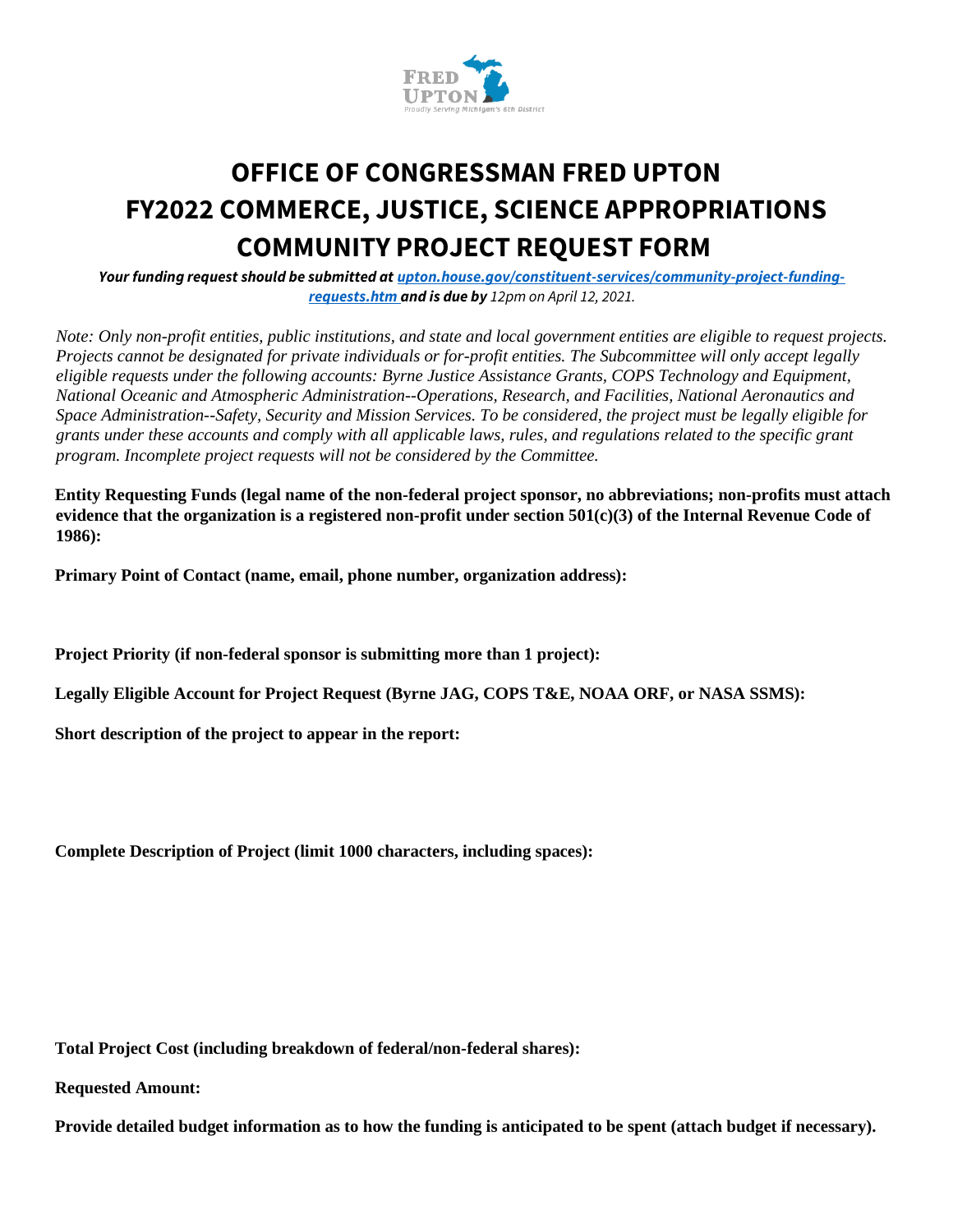## **Please indicate whether you have submitted a request for this same project to any other Member of Congress, if so, please list the Members and staff points-of-contact:**

The Commerce, Justice, Science, and Related Agencies Subcommittee is reviewing community project requests ONLY in the four categories listed below. Project requests that do not fit into one of these categories will not be eligible for community project funding.

- State and Local Law Enforcement Assistance—Byrne Justice Assistance Grants (JAG) under the Department of Justice;
- COPS Technology and Equipment under the Department of Justice;
- NOAA Operations, Research, and Facilities under the Department of Commerce; and
- NASA Safety, Security and Mission Services.

The Committee encourages community project funding designed to help improve police-community relations. Historically, the Committee has not funded vehicles or building construction or renovation as part of community project funding under this account.

## **Additional Questions for BYRNE JAG project requests**

- **What is the title of the project, and within what Federal agency and appropriations account would it be funded?**
- **Provide a brief description of the project.**
- **Please describe, with as much specificity as possible, the overall goals and objectives of the proposed project.**
- **What is the requested dollar amount for this project for fiscal year 2022?**
- **How much, if anything, is being requested for this particular project in the Administration's fiscal year 2022 budget request?**
- **Has this same project request been submitted to another Appropriations subcommittee? If yes, which one?**
- **What is the total cost to complete the project?**
- **Is the requested project currently authorized in law? If yes, please provide a specific legal citation of such authorization.**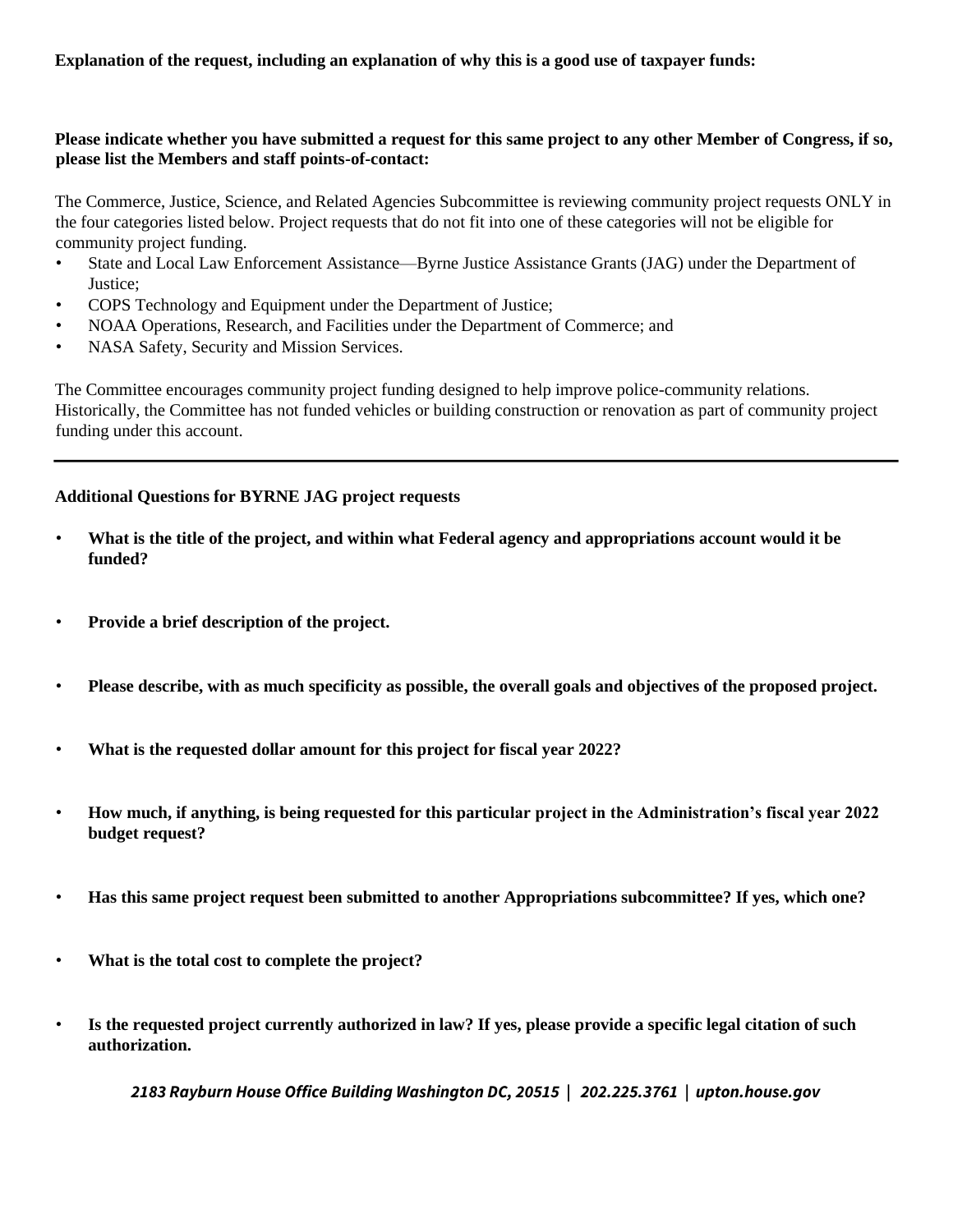- **Are the proposed project activities consistent with the activities of the Federal agency? [yes/no]**
- **If the proposed project activities are not consistent with the activities of the Federal agency, why is the project being requested?**
- **Has the project been funded in the past? [yes/no]**
- **If the project has been funded in the past, how much funding has been provided to date?**
- **How much funding, if anything, was enacted for this particular project in the fiscal year 2021 Appropriations Act?**
- **If the project has been funded in the past, were such funds provided for discrete, severable activities?**
- **Please specify any non-Federal sources of funding that have been or are fully anticipated to be applied toward the project, including any dollar amounts and timelines for funding.**
- **If the proposed recipient is a non-Federal entity, please identify the non-Federal entity that would administer the funds once received.**
- **Is there a letter from a non-Federal sponsor supporting this project?**
- **Is the funding requested by a governmental or non-profit organization?**
- **If a non-profit, is the entity for which funding is proposed a non-profit organization as described under section 501(c)(3) of the Internal Revenue Code of 1986 and exempt from tax under section 501(a) of such code?**
- **For the proposed recipient of the funds, please provide the name, phone number, and e-mail address of the point of contact, as well as the recipient organization's full street address.**
- **In which congressional district(s) is the project located?**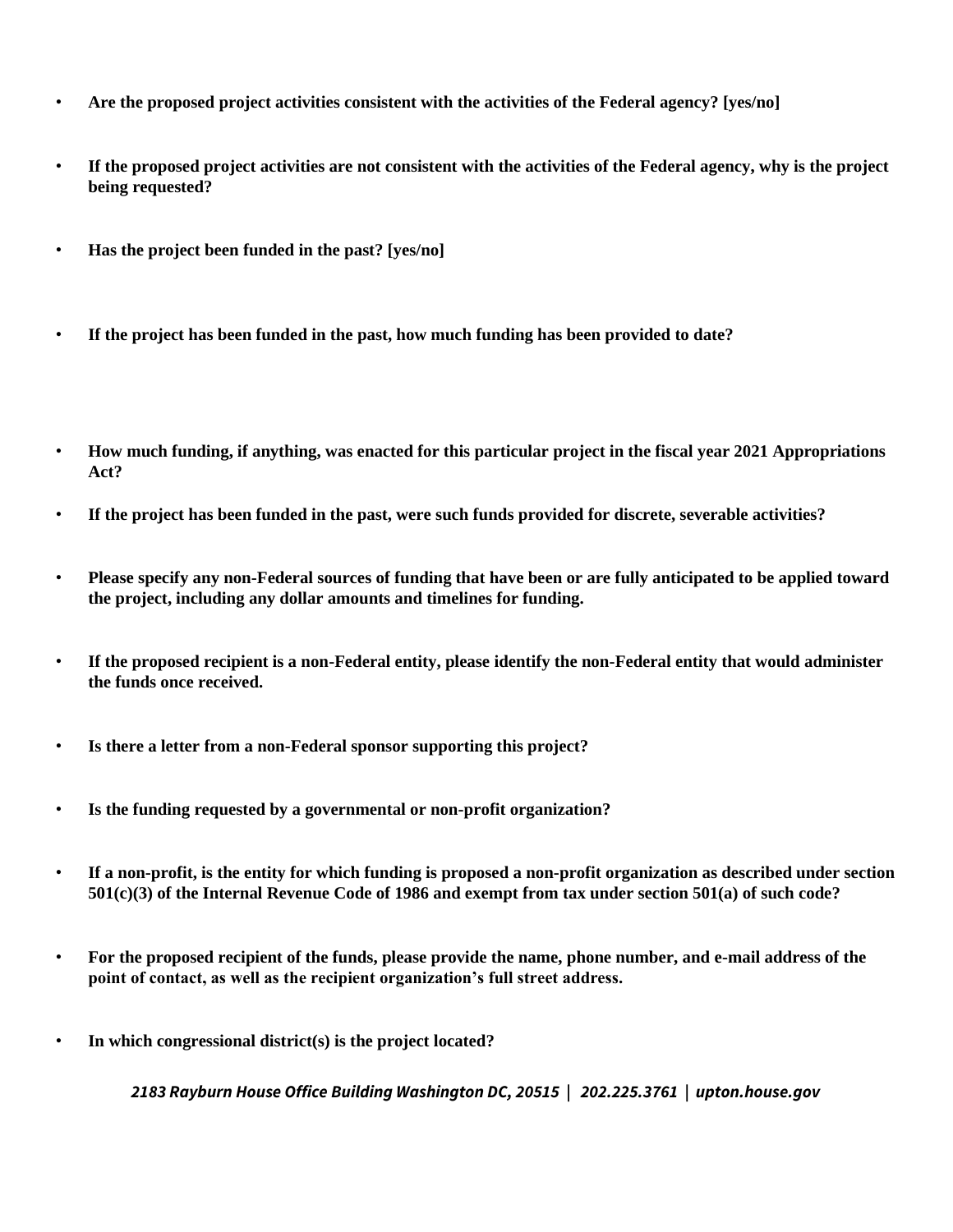• **Is the proposed recipient currently in material non-compliance of a prior grant award made by the proposed Federal funding agency? [yes/no]** 

#### **Department of Justice**

State and Local Law Enforcement Assistance—Byrne Justice Assistance Grants (JAG) Byrne JAG Grants assist state, local, and tribal law enforcement efforts to prevent crime, improve the criminal justice system, provide victims' services, and other related activities. Community projects funded under this category must comply with the requirements cited in JAG statutes and be consistent with Justice Department guidance for the program. Below are the links to the Department's guidance and frequently asked questions regarding Byrne-JAG:

https://bja.ojp.gov/program/jag/overview https://bja.ojp.gov/sites/g/files/xyckuh186/files/media/document/jag-faqs.pdf

- **Can the project obligate all of the requested funds by no later than 12 months after the enactment of the Appropriations Act? [yes/no]**
- **If the Appropriations Committee is not able to provide the full amount of funding requested, can this project spend a smaller amount of appropriated funds within 12 months of the enactment of the Appropriations Act? [yes/no]**
- **Describe and attach evidence of community support (e.g. (1) letters of support from elected community leaders, (2) press articles highlighting the need for the requested community project funding, (3) support from newspaper editorial boards, (4) projects listed in state intended use plans, community development plans, or**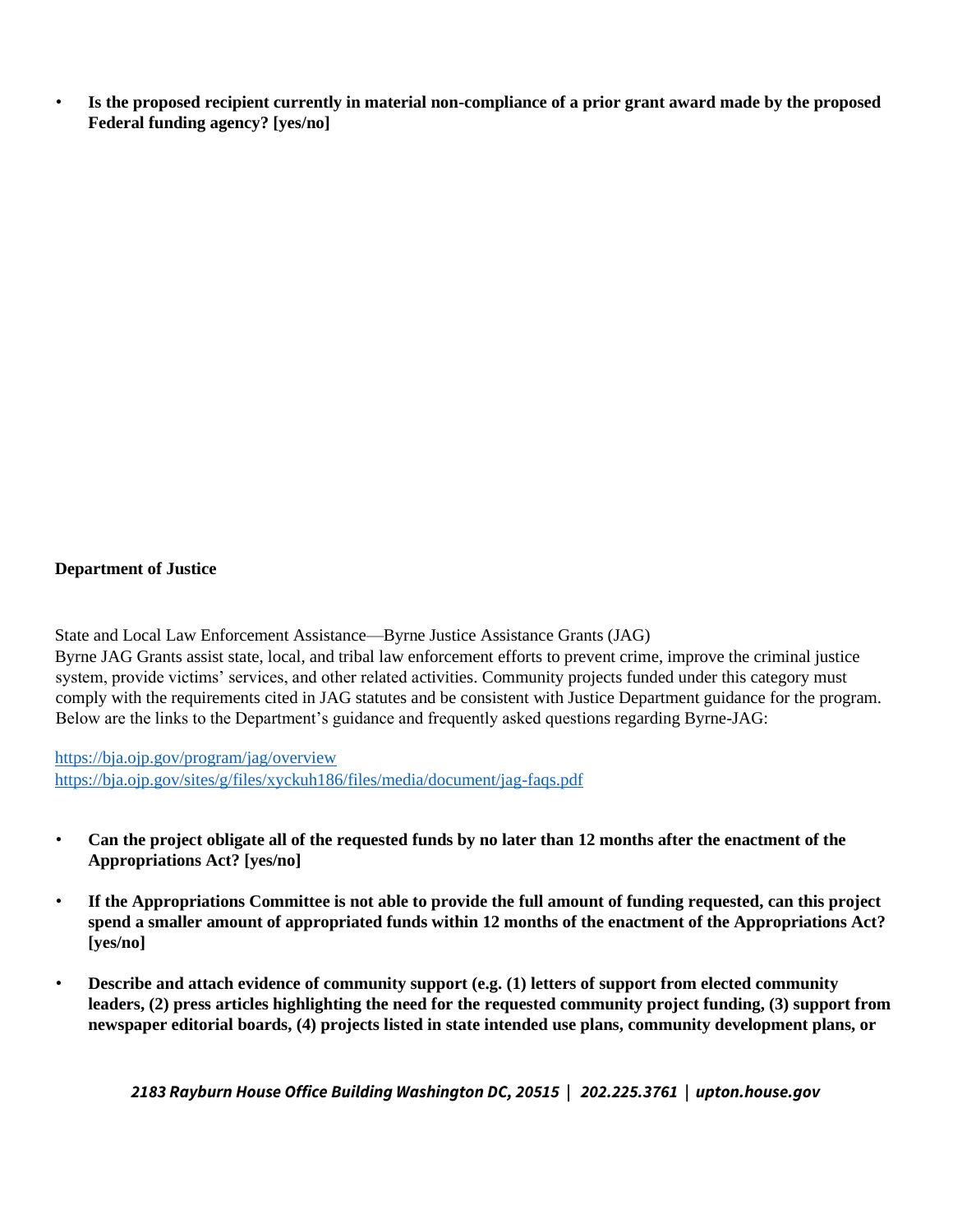**other publicly available planning documents, (5) resolutions passed by city councils or boards, or (6) other compelling evidence of community support.):**

- **Is this proposed project a priority for the local community? [yes/no]**
- **If the project is not a priority for the local community, why is it being requested?**
- **What is the estimated start date of the project? (mm/dd/yy) What is the estimated completion date of the**

**project? (mm/dd/yy)**

- **Please describe the current developmental status of this project.**
- **Is the intended recipient a for-profit entity? [yes/no]**
- **Is this request consistent with all current statutory and regulatory requirements of Byrne Justice Assistance Grant recipients and subrecipients? [yes/no]**
- **Is this project intended to serve primarily youth under age 18? [yes/no]**
- **Is this request to fund primarily the purchase of a vehicle(s)? [yes/no]**
- **Is this request to fund the acquisition of property or the construction or renovation of a building? [yes/no]** •

**Has the intended recipient received any COPS or Byrne-JAG funds at any time in the past ten years? [yes/no]**

- **If yes, in what fiscal years and for what purposes?**
- **Regarding this request, please provide any additional information that would be useful for the Appropriations Committee to have.**

#### **Community Oriented Policing Services (COPS) – Technology and Equipment**

Funding will be provided for community project grants for State, local, and tribal law enforcement to develop and acquire effective technologies and interoperable communications that assist in investigating, responding to, and preventing crime, provided that such equipment meets the applicable requirements of the National Institute of Standards and Technology (NIST) Office of Law Enforcement Standards (OLES).

This funding will allow recipients the opportunity to establish and enhance any of a variety of technical equipment and/ or programs to encourage the continuation and enhancement of community policing efforts within their jurisdictions. These projects should help improve police effectiveness and the flow of information among law enforcement agencies, local government service providers, and the communities they serve.

Historically, the Committee has not funded vehicles or building construction or renovation as part of community project funding under this account. Recipients of community project funding under this account may not subgrant to other organizations or agencies.

#### **Additional Questions for COPS Technology and Equipment Requests**

• **What is the title of the project, and within what Federal agency and appropriations account would it be funded?**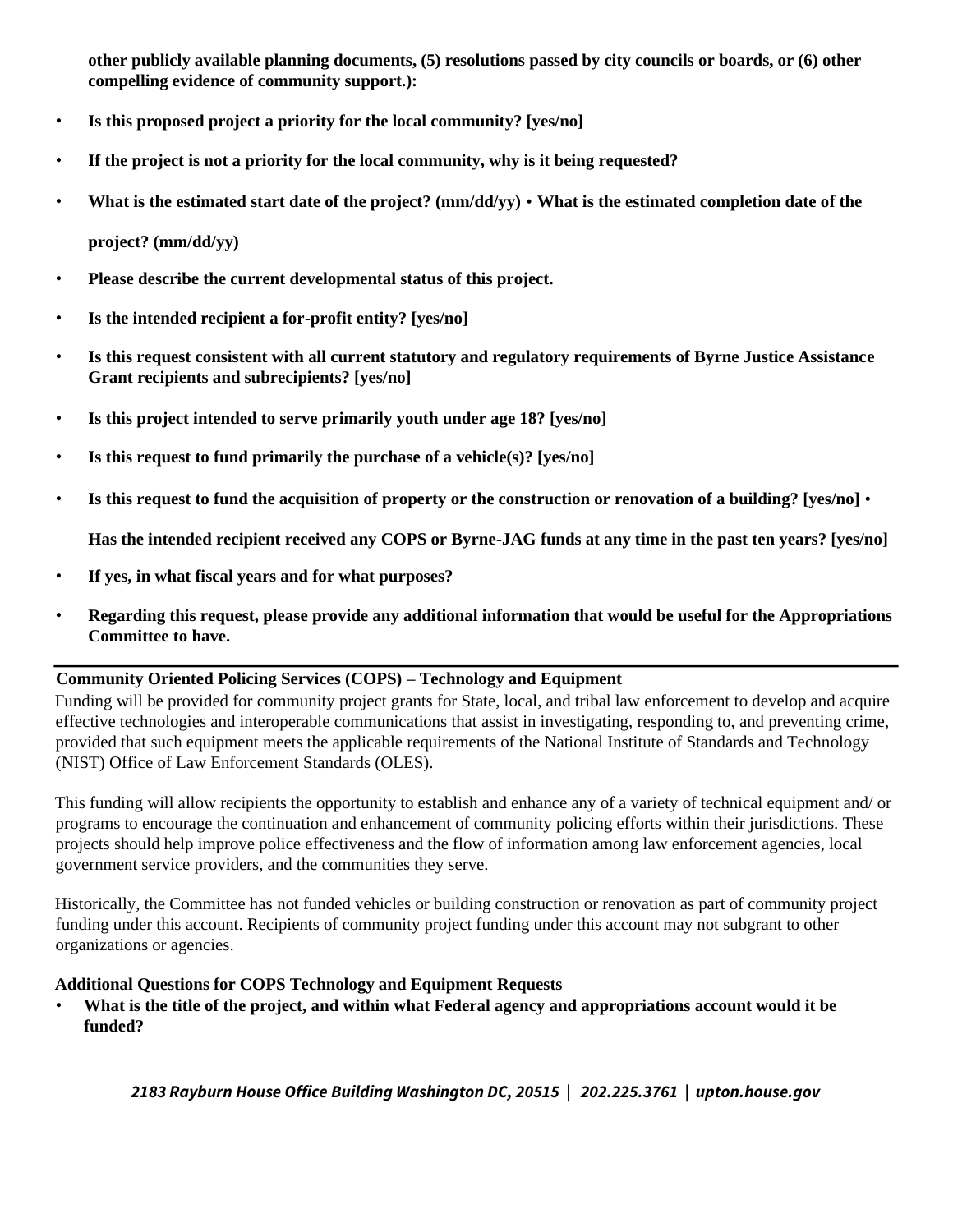• **Provide a brief description of the project.**

• **Please describe, with as much specificity as possible, the overall goals and objectives of the proposed project.**

- **What is the requested dollar amount for this project for fiscal year 2022?**
- **How much, if anything, is being requested for this particular project in the Administration's fiscal year 2022 budget request?**
- **Has this same project request been submitted to another Appropriations subcommittee? If yes, which one?**
- **What is the total cost to complete the project?**
- **Is the requested project currently authorized in law? If yes, please provide a specific legal citation of such authorization.**
- **Are the proposed project activities consistent with the activities of the Federal agency? [yes/no]**
- **If the proposed project activities are not consistent with the activities of the Federal agency, why is the project being requested?**
- **Has the project been funded in the past? [yes/no]**
- **If the project has been funded in the past, how much funding has been provided to date?**
- **If the project has been funded in the past, were such funds provided for discrete, severable activities?**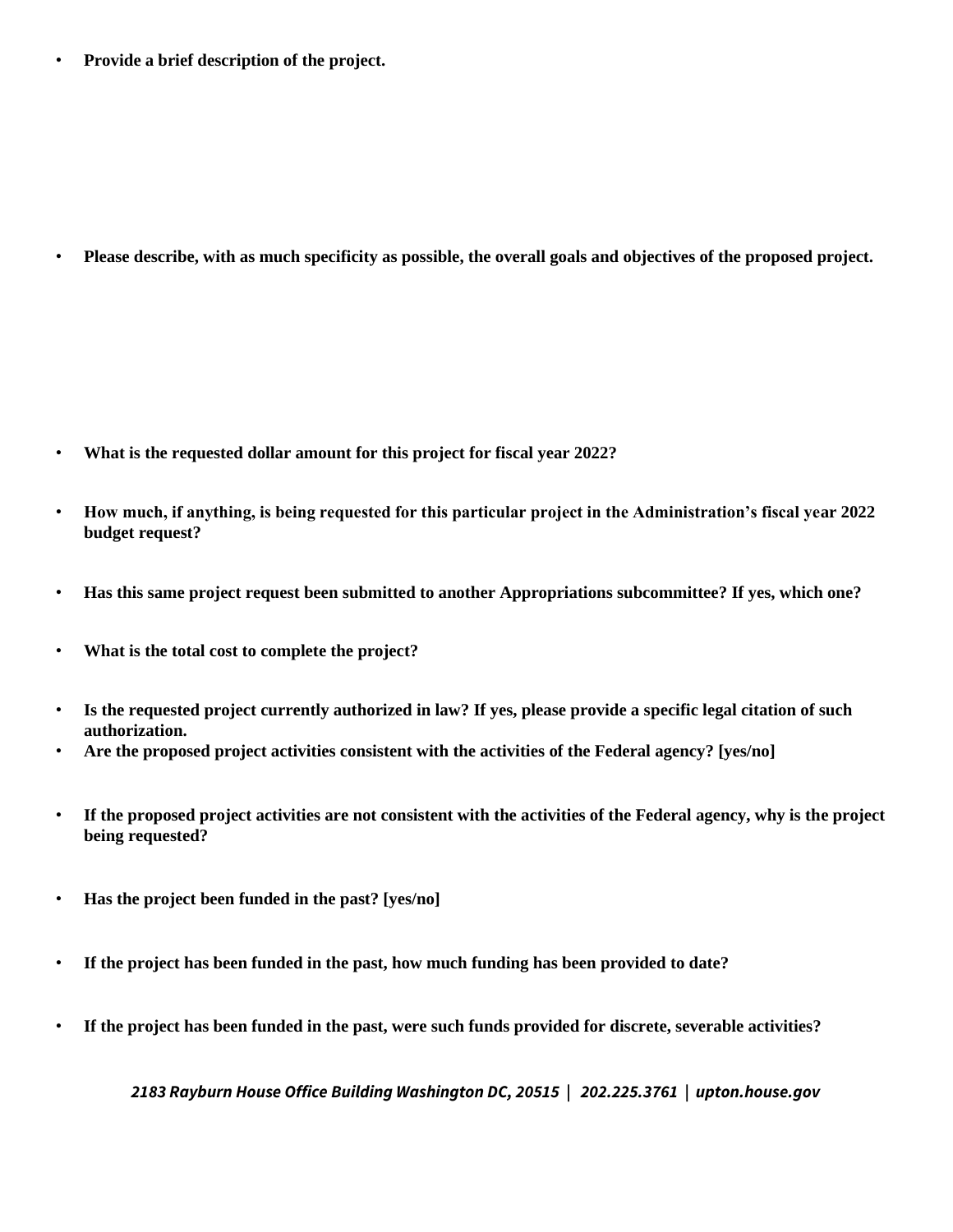- **How much funding, if anything, was enacted for this particular project in the fiscal year 2021 Appropriations Act?**
- **Please specify any non-Federal sources of funding that have been or are fully anticipated to be applied toward the project, including any dollar amounts and timelines for funding.**
- **If the proposed recipient is a non-Federal entity, please identify the non-Federal entity that would administer the funds once received.**
- **Is there a letter from a non-Federal sponsor supporting this project?**
- **Is the funding requested by a governmental or non-profit organization?**
- **If a non-profit, is the entity for which funding is proposed a non-profit organization as described under section 501(c)(3) of the Internal Revenue Code of 1986 and exempt from tax under section 501(a) of such code?**
- **For the proposed recipient of the funds, please provide the name, phone number, and e-mail address of the point of contact, as well as the recipient organization's full street address.**
- **In which congressional district(s) is the project located?**
- **Is the proposed recipient currently in material non-compliance of a prior grant award made by the proposed Federal funding agency? [yes/no]**
- **Can the project obligate all of the requested funds by no later than 12 months after the enactment of the Appropriations Act? [yes/no]**
- **If the Appropriations Committee is not able to provide the full amount of funding requested, can this project spend a smaller amount of appropriated funds within 12 months of the enactment of the Appropriations Act? [yes/no]**
- **Describe and attach evidence of community support (e.g. (1) letters of support from elected community leaders, (2) press articles highlighting the need for the requested community project funding, (3) support from**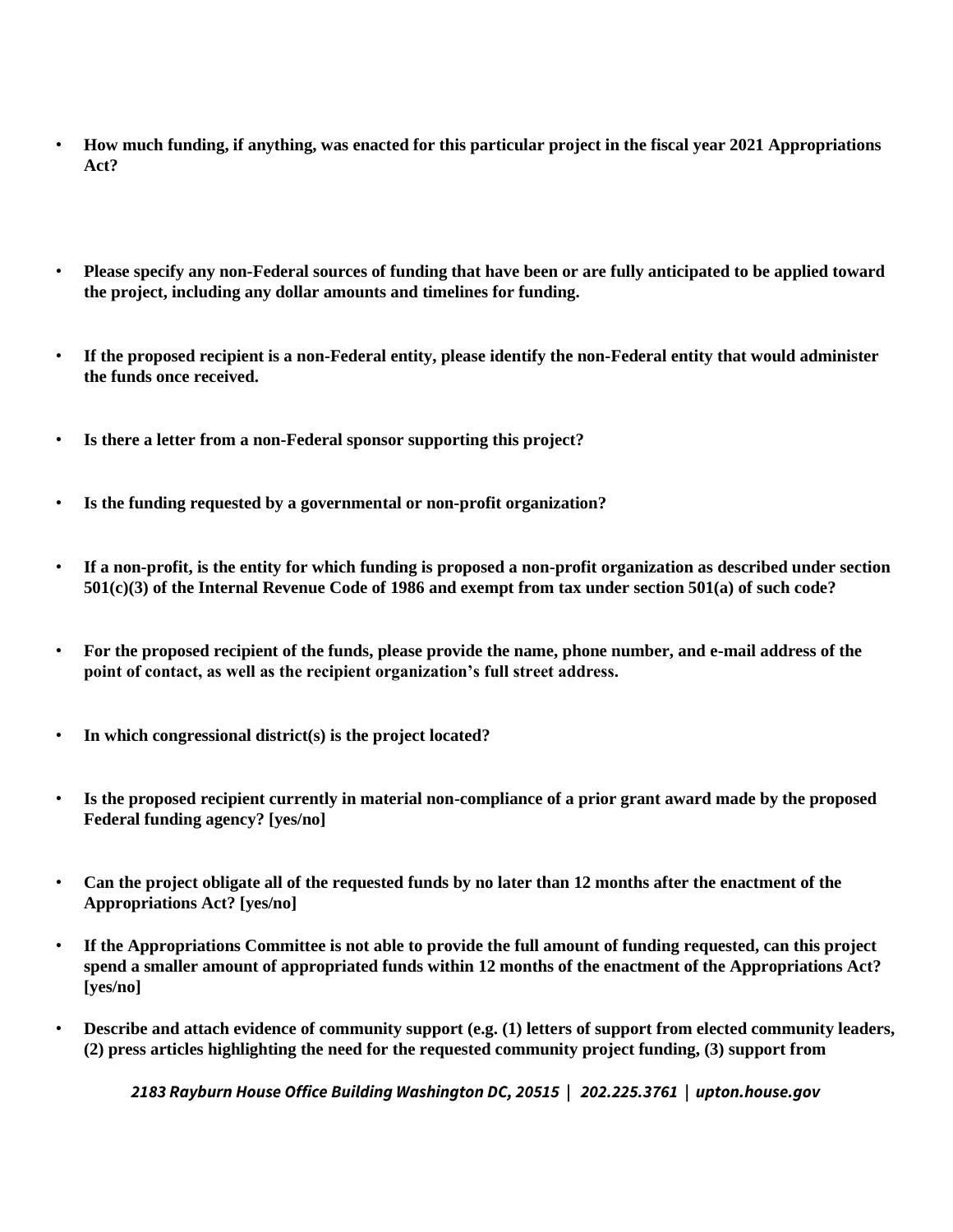**newspaper editorial boards, (4) projects listed in state intended use plans, community development plans, or other publicly available planning documents, (5) resolutions passed by city councils or boards, or (6) other compelling evidence of community support.):** 

- **Is this proposed project a priority for the local community? [yes/no]**
- **If the project is not a priority for the local community, why is it being requested?**
- **What is the estimated start date of the project? (mm/dd/yy)**
- **What is the estimated completion date of the project? (mm/dd/yy)**
- **Please describe the current developmental status of this project.**
- **Is the intended recipient a for-profit entity? [yes/no]**
- **Is this request to fund primarily the purchase of a vehicle(s)? [yes/no]**
- **Is this request to fund the acquisition of property or the construction or renovation of a building? [yes/no]**
- **Has the intended recipient received any COPS or Byrne-JAG funds at any time in the past ten years? [yes/no]**
- **If yes, in what fiscal years and for what purposes?**
- **Regarding this request, please provide any additional information that would be useful for the Appropriations Committee to have.**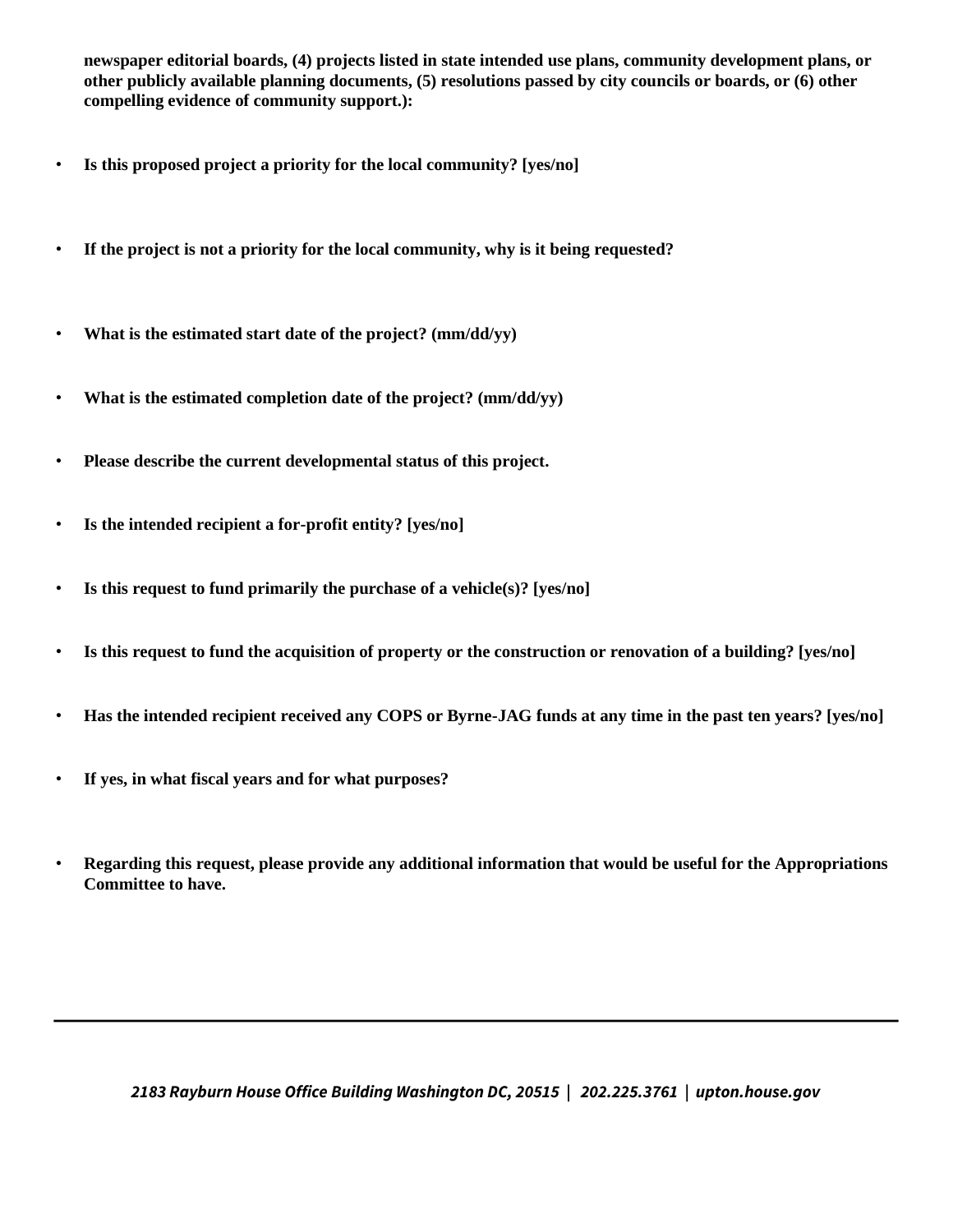#### **Department of Commerce**

National Oceanic and Atmospheric Administration (NOAA), Operations, Research, and Facilities

Community project funding for NOAA will only be considered within the Operations, Research, and Facilities account. This account does not fund construction projects, and as such, any such requests will not be considered. Requests for funding will be considered for research, demonstration, or education projects performed by external partners or for prioritizing NOAA internal funds for geographically specific projects. Any such project must be aligned with NOAA's mission and within their existing authorities.

The subcommittee will not entertain requests for community project funding for the National Weather Service or the Office of Marine and Aviation Operations. Coastal Zone Management funds are distributed to states on a formula basis and will not be considered for community project funding. Historically, the Committee has not funded vehicles or building construction or renovation as part of community project funding under this account.

#### **Questions for NOAA project requests**

- **What is the title of the project, and within what Federal agency and appropriations account would it be funded?**
- **Provide a brief description of the project.**

• **Please describe, with as much specificity as possible, the overall goals and objectives of the proposed project.** 

- **If the proposed recipient is a non-Federal entity, please identify the non-Federal entity that would administer the funds once received.**
- **What is the requested dollar amount for this project for fiscal year 2022?**
- **What is the total cost to complete the project?**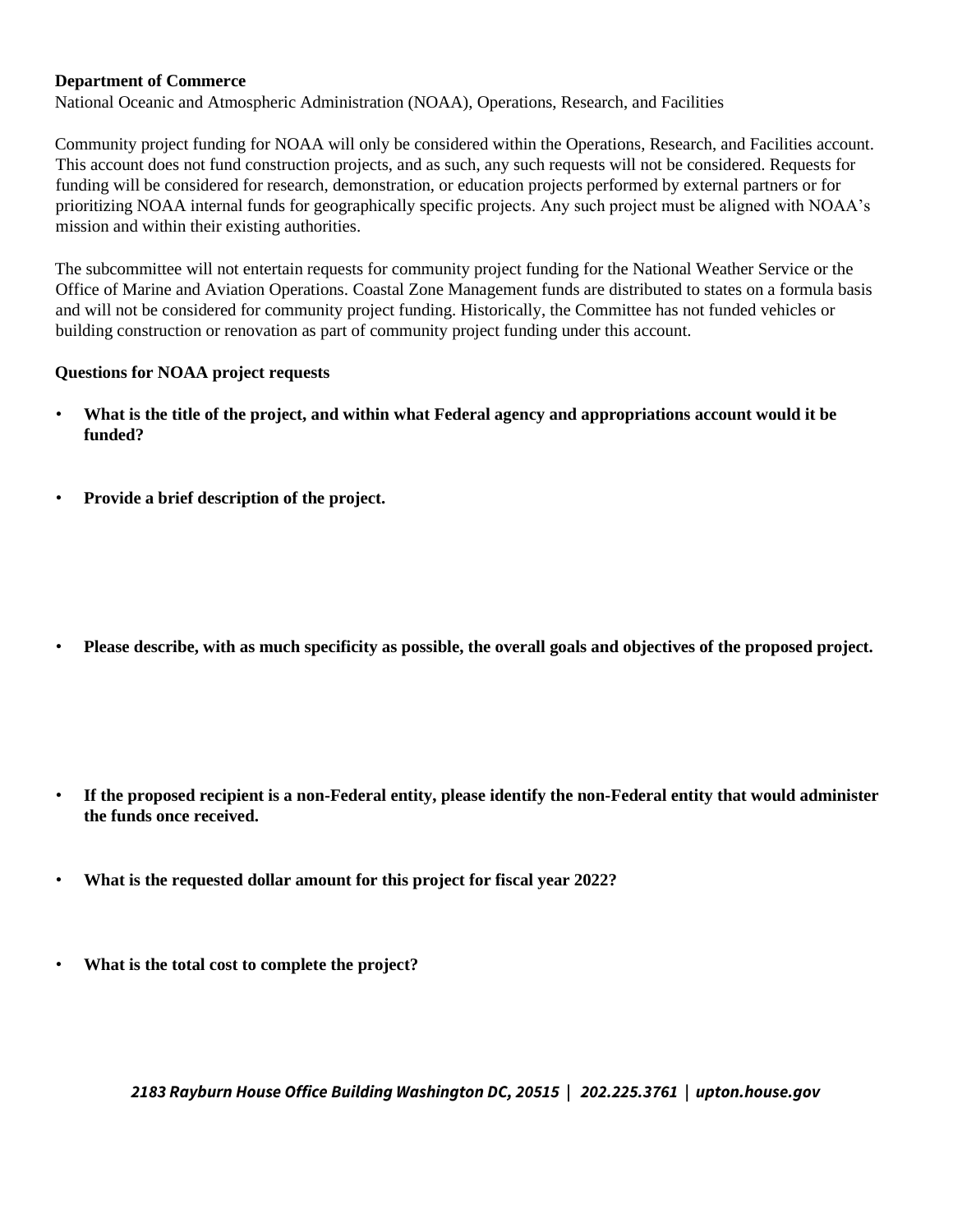- **How much, if anything, is being requested for this particular project in the Administration's fiscal year 2022 budget request?**
- **Is there a letter from a non-Federal sponsor supporting this project?**
- **Is the funding requested by a governmental or non-profit organization?**
- **If a non-profit, is the entity for which funding is proposed a non-profit organization as described under section 501(c)(3) of the Internal Revenue Code of 1986 and exempt from tax under section 501(a) of such code?**
- **For the proposed recipient of the funds, please provide the name, phone number, and e-mail address of the point of contact, as well as the recipient organization's full street address.**
- **In which congressional district(s) is the project located?**
- **How much funding, if anything, was enacted for this particular project in the fiscal year 2021 Appropriations Act?**
- **Is the requested project currently authorized in law? If yes, please provide a specific legal citation of such authorization.**
- **Are the proposed project activities consistent with the activities of the Federal agency? [yes/no]**
- **If the proposed project activities are not consistent with the activities of the Federal agency, why is the project being requested?**
- **Has the project been funded in the past? [yes/no]**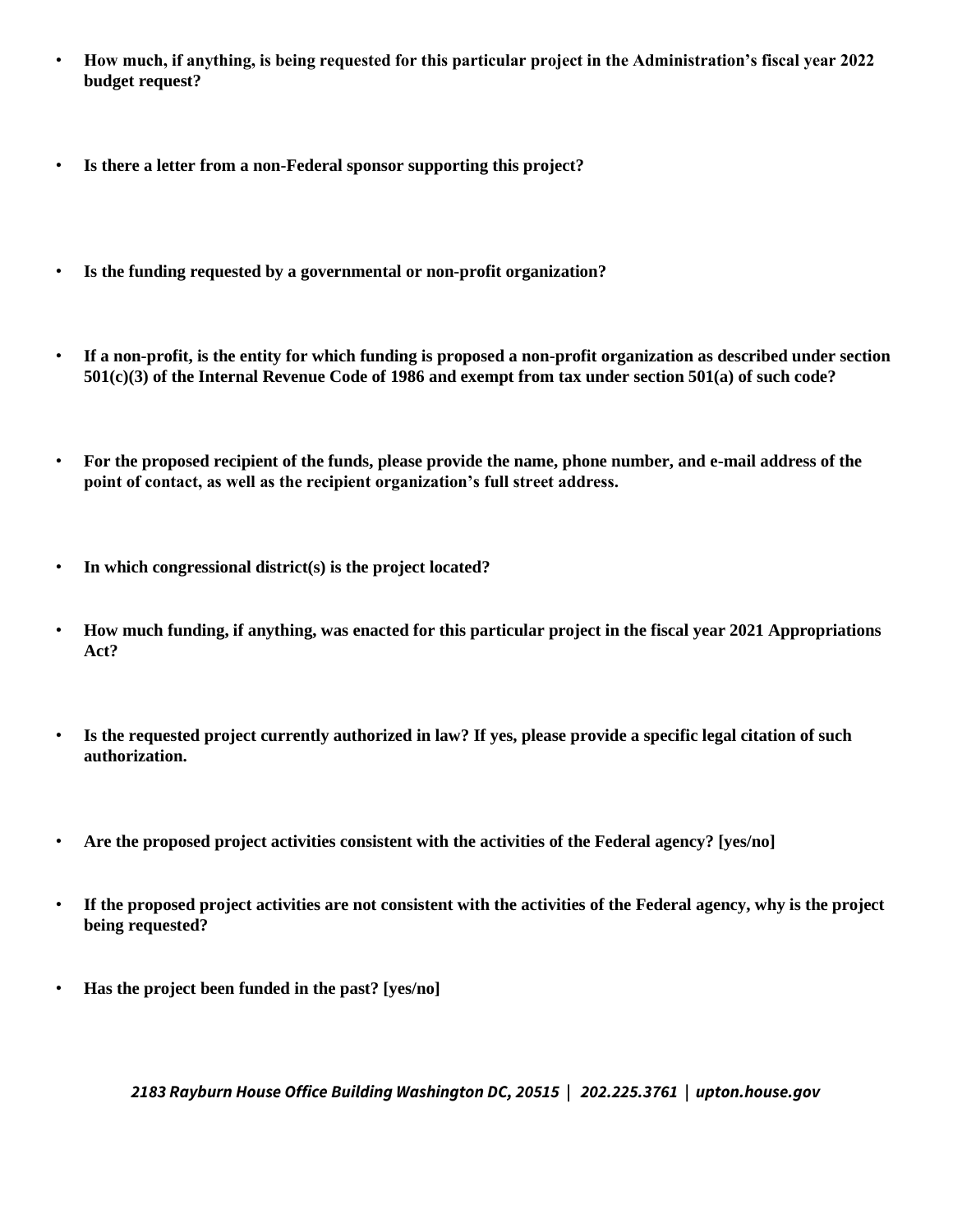- **If the project has been funded in the past, how much funding has been provided to date?**
- **If the project has been funded in the past, were such funds provided for discrete, severable activities?**
- **Please specify any non-Federal sources of funding that have been or are fully anticipated to be applied toward the project, including any dollar amounts and timelines for funding.**
- **Is the proposed recipient currently in material non-compliance of a prior grant award made by the proposed Federal funding agency? [yes/no]**
- **Can the project obligate all of the requested funds by no later than 12 months after the enactment of the Appropriations Act? [yes/no]**
- **If the Appropriations Committee is not able to provide the full amount of funding requested, can this project spend a smaller amount of appropriated funds within 12 months of the enactment of the Appropriations Act? [yes/no]**
- **Has this same project request been submitted to another Appropriations subcommittee? If yes, which one?**
- **In which congressional district(s) is the project located?**
- **Describe and attach evidence of community support (e.g. (1) letters of support from elected community leaders, (2) press articles highlighting the need for the requested community project funding, (3) support from newspaper editorial boards, (4) projects listed in state intended use plans, community development plans, or other publicly available planning documents, (5) resolutions passed by city councils or boards, or (6) other compelling evidence of community support.):**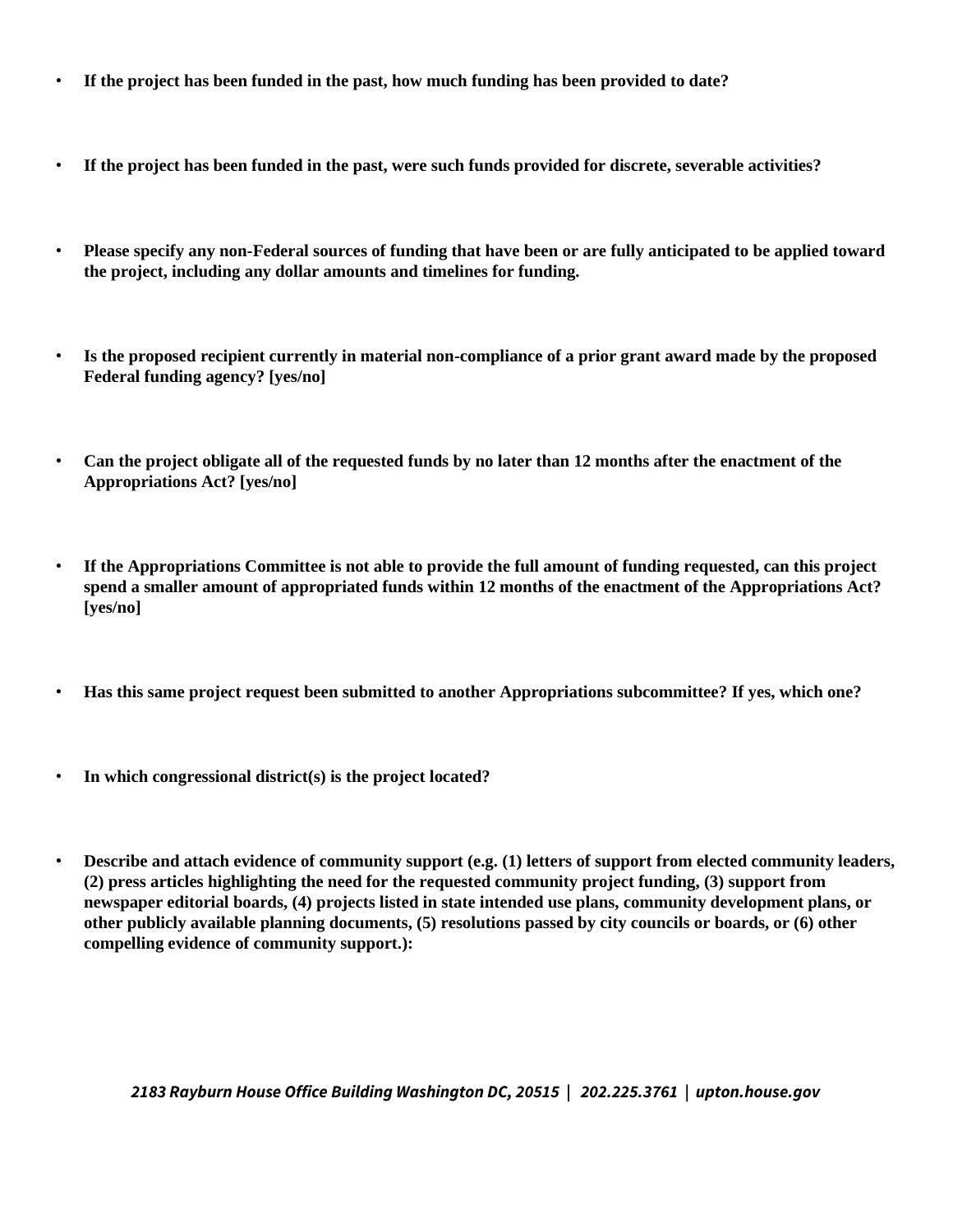- **Is this proposed project a priority for the local community? [yes/no]**
- **If the project is not a priority for the local community, why is it being requested?**
- **What is the estimated start date of the project? (mm/dd/yy)**
- **What is the estimated completion date of the project? (mm/dd/yy)**
- **Please describe the current developmental status of this project.**
- **Is the intended recipient a for-profit entity? [yes/no]**
- **Has the intended recipient received any competitive grant funding or other funding from NOAA at any time in the past ten years? [yes/no]**
- **If yes, in what fiscal years and for what purposes?**
- **For any science research project request, please provide the name of the individual who is anticipated to be the Principal Investigator for the research project, as well as a link to such person's curriculum vitae, and a list of this person's peer-reviewed publications related to the topic of the requested research project.**
- **Regarding this request, please provide any additional information that would be useful for the Appropriations Committee to have.**

NATIONAL AERONAUTICS AND SPACE ADMINISTRATION (NASA) NASA Safety, Security, and Mission Services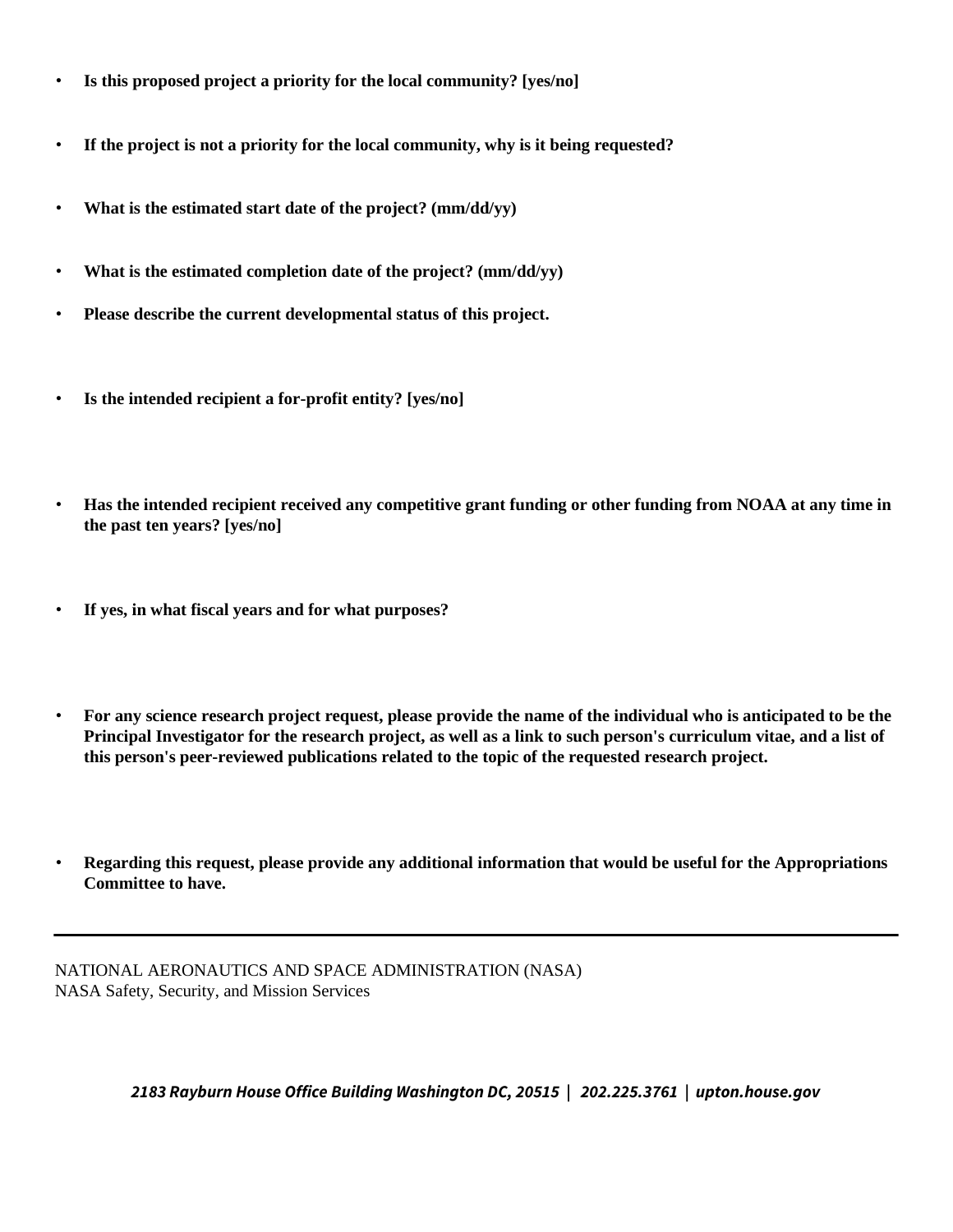Funding must be for activities consistent with and supportive of the work of NASA's mission directorates and within the agency's authorities, such as STEM education activities and scientific research. Funding for building construction or renovation projects will not be considered for community project funding.

## **Additional Questions for NASA project requests**

**▪ What is the title of the project, and within what Federal agency and appropriations account would it be funded?** 

**▪ Provide a brief description of the project.** 

- **▪ Please describe, with as much specificity as possible, the overall goals and objectives of the proposed project.**
- **▪ What is the requested dollar amount for this project for fiscal year 2022?**

**▪ How much, if anything, is being requested for this particular project in the Administration's fiscal year 2022 budget request?** 

- **▪ Has this same project request been submitted to another Appropriations subcommittee? If yes, which one?**
- **▪ What is the total cost to complete the project?**
- **▪ Is the requested project currently authorized in law? If yes, please provide a specific legal citation of such authorization.**

**▪ Are the proposed project activities consistent with the activities of the Federal agency? [yes/no]** 

**▪ If the proposed project activities are not consistent with the activities of the Federal agency, why is the project being requested?**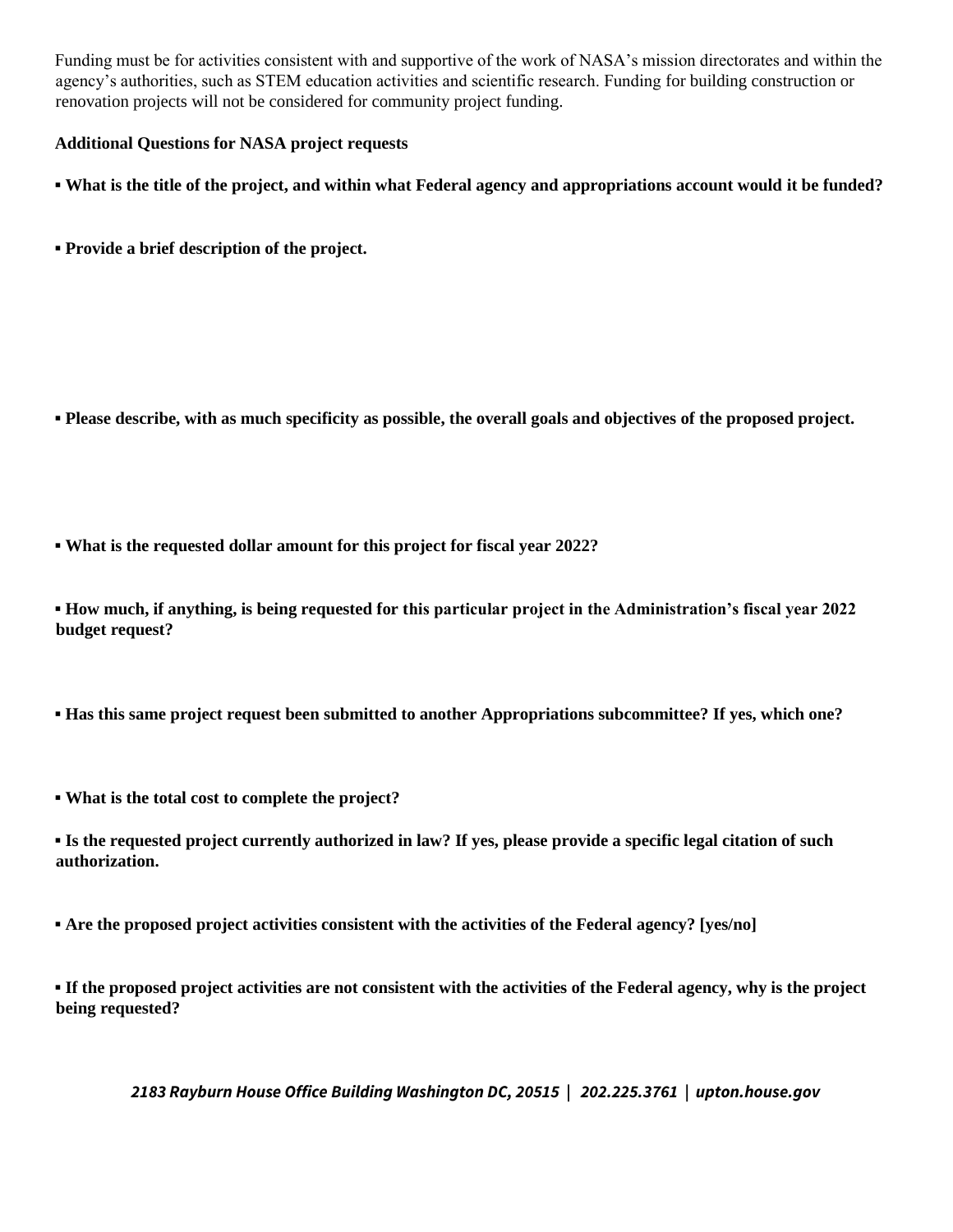**▪ Has the project been funded in the past? [yes/no]** 

**▪ If the project has been funded in the past, how much funding has been provided to date?** 

**▪ If the project has been funded in the past, were such funds provided for discrete, severable activities?** 

**▪ How much funding, if anything, was enacted for this particular project in the fiscal year 2021 Appropriations Act?** 

**Please specify any non-Federal sources of funding that have been or are fully anticipated to be applied toward the project, including any dollar amounts and timelines for funding.** 

**▪ If the proposed recipient is a non-Federal entity, please identify the non-Federal entity that would administer the funds once received.** 

**▪ Is there a letter from a non-Federal sponsor supporting this project?** 

**▪ Is the funding requested by a governmental or non-profit organization?** 

**▪ If a non-profit, is the entity for which funding is proposed a non-profit organization as described under section 501(c)(3) of the Internal Revenue Code of 1986 and exempt from tax under section 501(a) of such code?** 

**▪ For the proposed recipient of the funds, please provide the name, phone number, and e-mail address of the point of contact, as well as the recipient organization's full street address.** 

**▪ In which congressional district(s) is the project located?** 

**▪ Is the proposed recipient currently in material non-compliance of a prior grant award made by the proposed Federal funding agency? [yes/no]** 

**▪ Can the project obligate all the requested funds by no later than 12 months after the enactment of the Appropriations Act? [yes/no]** 

**▪ If the Appropriations Committee is not able to provide the full amount of funding requested, can this project spend a smaller amount of appropriated funds within 12 months of the enactment of the Appropriations Act? [yes/no]**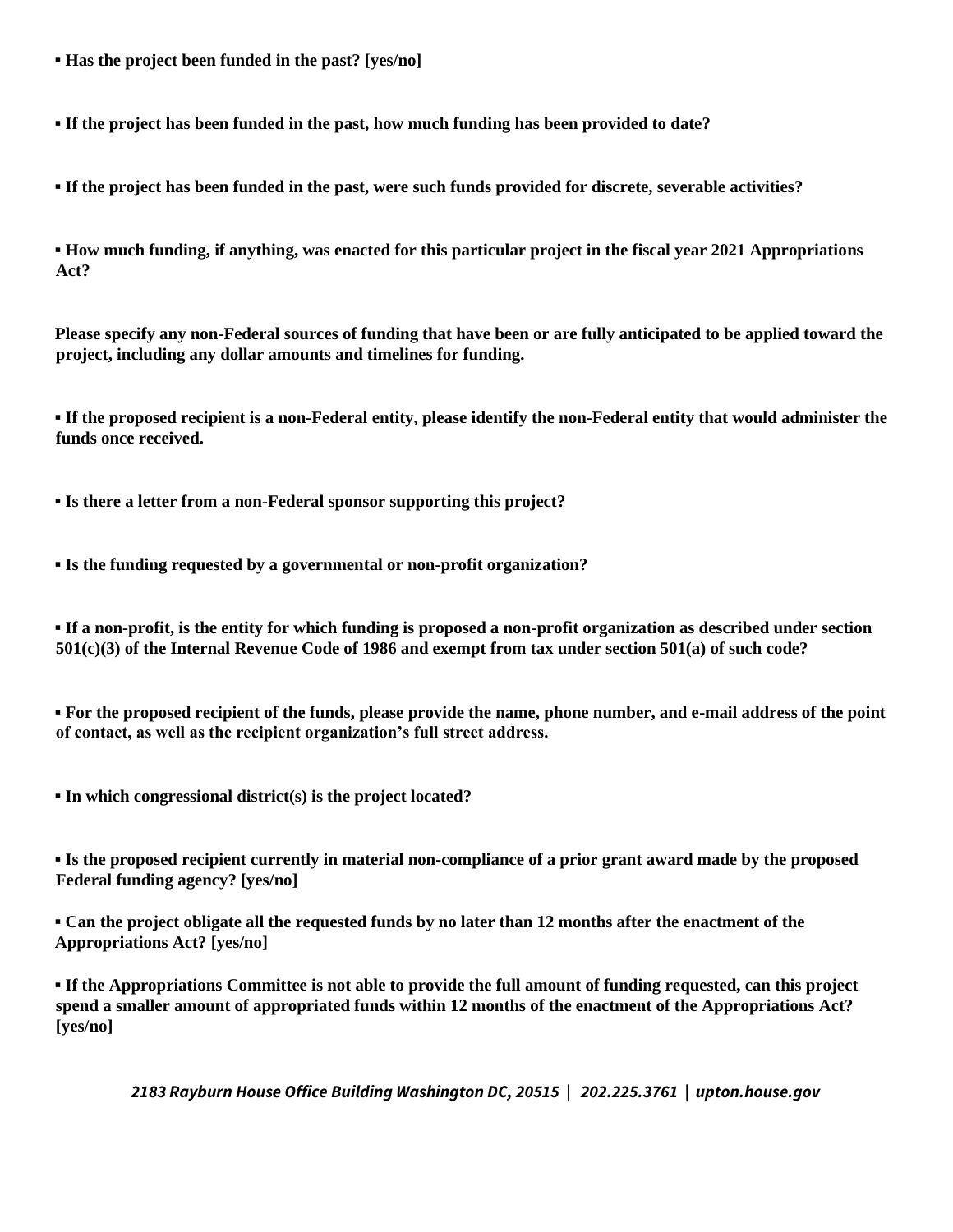**▪ Community engagement and support is crucial in determining which projects are worthy of Federal funding. To that end, please describe or include evidence of community support that were compelling factors in the Member's decision to submit this project request. You may include any relevant links to information posted on your website, or online, including letters of support.** 

**▪ Is this proposed project a priority for the local community? [yes/no]** 

**▪ If the project is not a priority for the local community, why is it being requested?** 

**▪ What is the estimated start date of the project? (mm/dd/yy)** 

**▪ What is the estimated completion date of the project? (mm/dd/yy)** 

**▪ Please describe the current developmental status of this project.** 

**▪ Is the intended recipient a for-profit entity? [yes/no]** 

**▪ Is the project intended to serve primarily youth under age 18? [yes/no]** 

**▪ Has the intended recipient received any competitive grant funding or other funding from NASA at any time in the past ten years? [yes/no]** 

**▪ If yes, in what fiscal years and for what purposes?** 

**▪ For any science research project request, please provide the name of the individual who is anticipated to be the Principal Investigator for the research project, as well as a link to such person's curriculum vitae, and a list of this person's peer-reviewed publications related to the topic of the requested research project.**